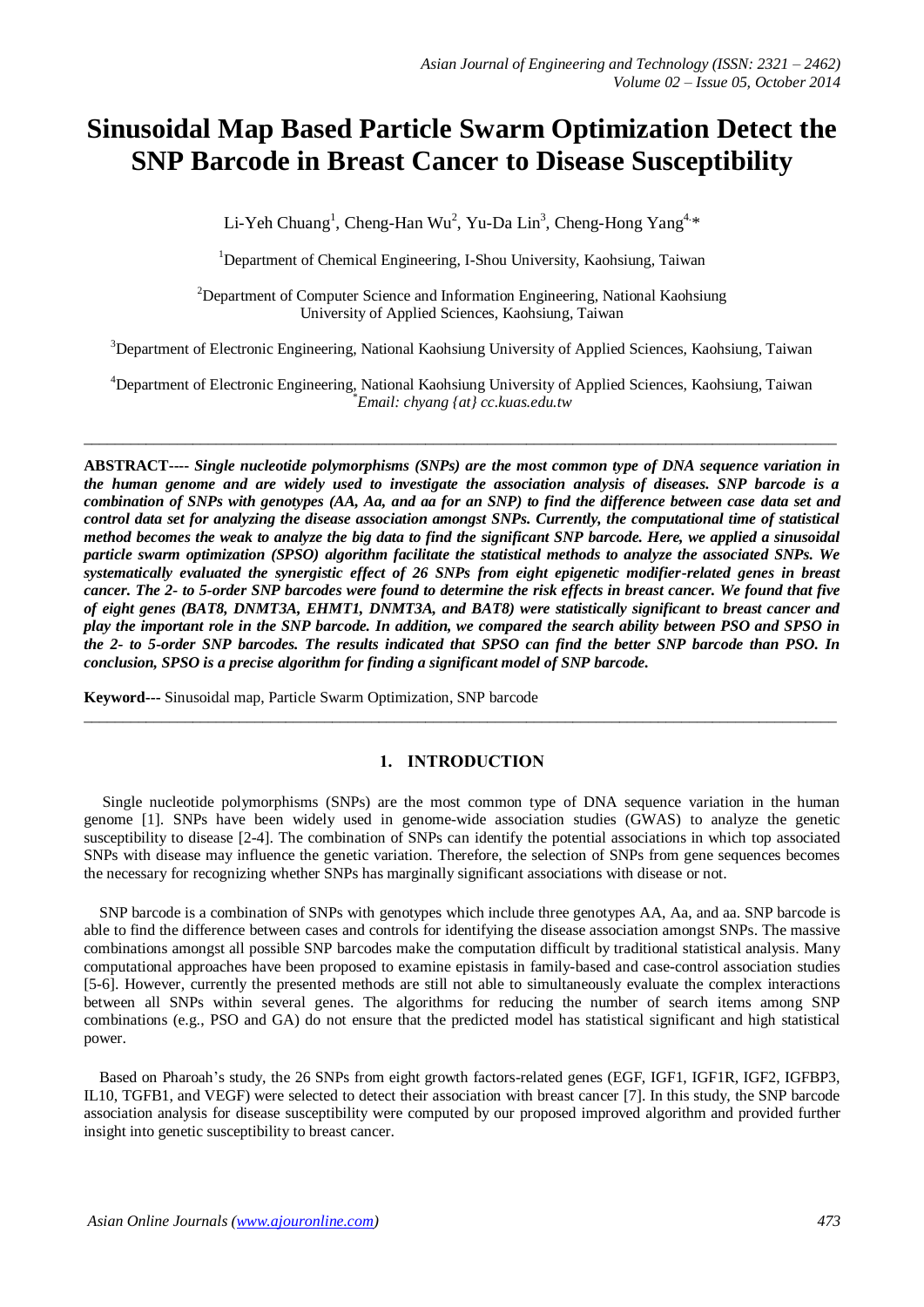We proposed a method called Sinusoidal map based particle swarm optimization (SPSO) to generate the SNP barcode and analyze the risk of disease susceptibility. The highest associated SNP barcode can be evaluated by the odds ratio (*OR*) and 95% confidence intervals (95% CI). We systematically evaluated the synergistic effect of 26 SNPs from eight epigenetic modifier-related genes in breast cancer. The results revealed that our prposed method effectively provided the statistically significant SNP barcode, and this barcode possessed better differences value than the original PSO algorithm.

# **2. METHODS**

#### *2.1 Particle swarm optimization*

Particle swarm optimization (PSO) was proposed by Kennedy and Eberhart [\[8\]](#page-4-4). PSO belongs to a heuristic algorithm based on swarm intelligence to search the optimal resolution on a complex problem. Each individual (particle) in PSO is represented a possible solution of the problem. Swarm intelligence simulates social behavior for information sharing; it makes that particles can save its previous experience and shares the common knowledge in population. Thus, a significant knowledge in swarm can be exchanged to offer a direction and leads particles toward a good solution.

Similar to other evolutionary algorithm, PSO has a fitness function for evaluating the particle value. Thus, the fitness value can lead the convergence of particles towards a good solution through the particles adjusting their positions. Finally, the optimal solution of the problem can be found in the particles. The procedure steps of PSO are shown in the description below. First, each individual's position and velocity are randomly generated. Second, the fitness of each particle is evaluated by the fitness function. Third, current fitness for each particle is compared to the higher fitness value which is called *pbest*<sup>i</sup> . Fourth, the common knowledge (global best value, *gbest*) was updated according to the best *pbest*  amongst the population. Finally, the position of each particle was updated by velocity and position updating equations and they are formulated as following:

$$
v_{id}^{new} = w \times v_{id}^{old} + c_1 \times r_1 \times (pbest_{id} - x_{id}^{old}) + c_2 \times r_2 \times (gbest_{id} - x_{id}^{old})
$$
  
\n
$$
x_{id}^{new} = x_{id}^{old} + v_{id}^{new}
$$
\n(1)

 $r_1$  and  $r_2$  are random numbers between [0, 1],  $c_1$  and  $c_2$  control how far a particle move in a generation,  $v_{id}^{new}$  and  $v_{id}^{old}$ denoted the new and old velocities in  $i^{th}$  particle.  $x_{id}^{new}$  and  $x_{id}^{old}$  denoted the updated and old position in  $i^{th}$  particle. The velocity controls particle's movement in a generation. Particles can accelerate toward the best solution by moves. Velocities in each dimension are limited to within  $[V_{min}, V_{max}]^D$ , and particle positions are limited within  $[X_{min}, X_{max}]^D$ .

## *2.2 Sinusoidal particle swarm optimization (SPSO)*

Sinusoidal map based particle swarm optimization used the chaotic variable instead of random variables. Sinusoidal map can carry out overall searches at higher speeds than stochastic searches due to the non-repetition and ergodicity of chaos. In this study, we used the sinusoidal map to improve the PSO for avoiding the local optima.

The random value  $r_1$  and  $r_2$  in velocity equation are important parameters that influence the particle towards the local optima or global optimal. Sinusoidal chaotic map generates chaotic sequence that is a good substitute for random value, and it does not store long random sequence. The random value  $r_1$  and  $r_2$  are modified on the equation below:

$$
sr_{1i+1} = \sin(\pi s r_{1i})
$$
  
\n
$$
sr_{2i+1} = \sin(\pi s r_{2i})
$$
\n(3)

In the first generation,  $sr_1$  and  $sr_2$  are random values between [0, 1]. Value  $sr_{1i+1}$  and  $sr_{1i+1}$  denoted two chaotic values which replace random value  $r_1$  and  $r_2$  in velocity updating equation (Eq. 1) in  $i^h$  particle of PSO. The velocity updating equation for PSO based on the Sinusoidal chaotic map can be formulated as following:

$$
v_{id}^{new} = w \times v_{id}^{old} + c_1 \times sr_{li} \times (pbest_{id} - x_{id}^{old}) + c_2 \times sr_{2i} \times (gbest_{id} - x_{id}^{old})
$$
\n
$$
\tag{5}
$$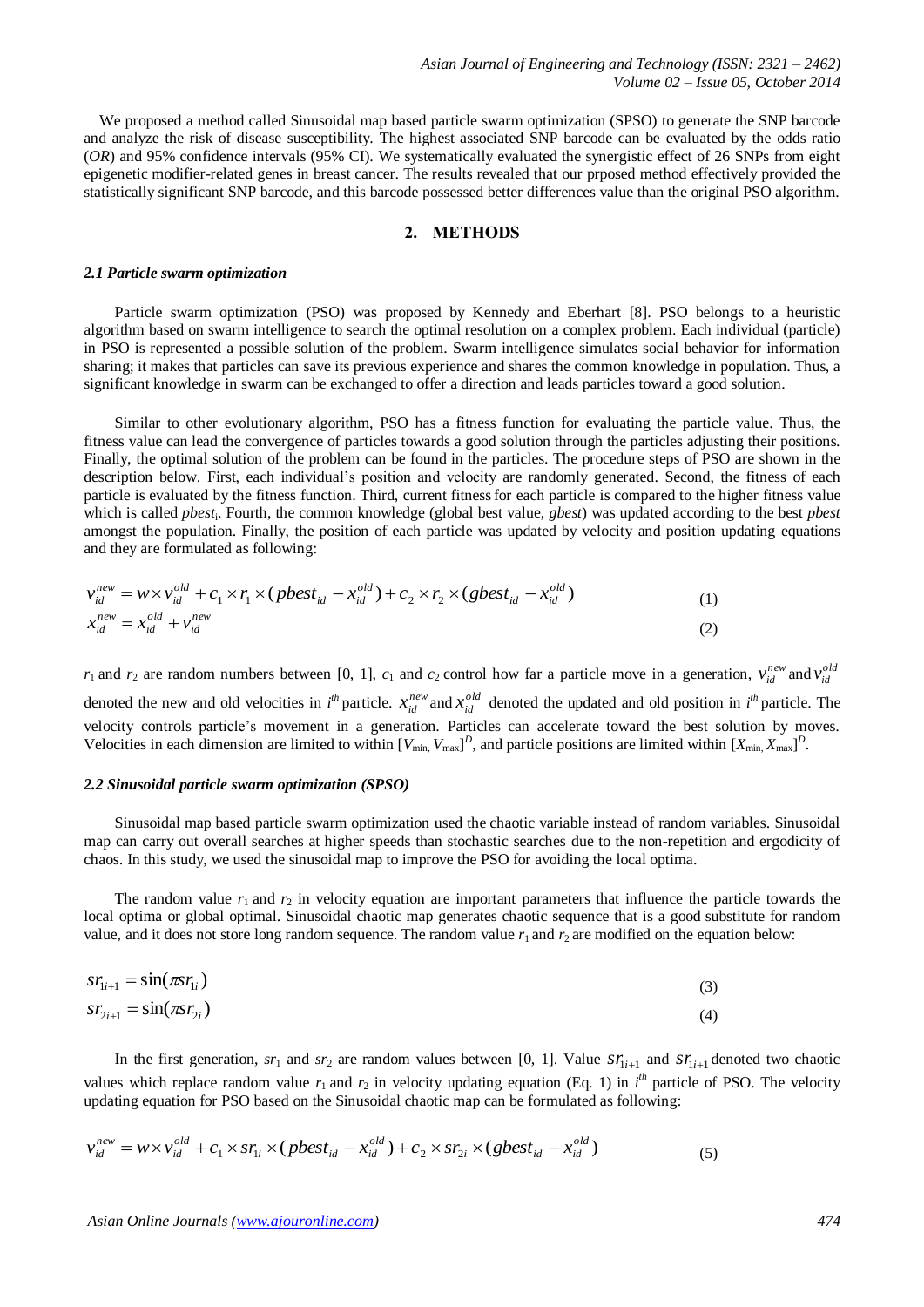## *2.3 Application of the Sinusoidal PSO algorithm*

## *a)* Encoding population

In SPSO, a particle contains the number of selected SNPs and their corresponding genotypes, in which SNP selection cannot be repeated. A particle encoding is represented as:

*Particlei*= (*SNP1*, *SNP2*, …, *SNP<sup>j</sup>* , *Genotypes1*, *Genotypes2*, …, *Genotypesj*) (6)

where SNP is represented the selected SNP, Genotype is represented the three SNP genotypes (AA, Aa, aa), *i* is the size of the population, *j* is the number of SNP selected. For example, let 3-order SNP barcode  $= (4, 5, 20, 1, 2, 1)$ , it means  $SNP_4$  is selected and its genotype is AA,  $SNP_5$  is selected and its genotype is Aa, and  $SNP_{20}$  is selected and its genotype is AA.

## *b)* Fitness evaluation

Fitness function is used to evaluate the difference value between the case and control data sets from the SNP barcode. The fitness value was calculated by the difference value between the total number of SNP barcode in the control data and the total number of SNP barcode in the case data. The fitness function is formulated as following:

where number(*control* ∩*particlei*) represents the total number of SNP in control data which have the case, such as *particle<sup>i</sup>* . number(*case*∩*particlei*) represents the total number of SNP in case data which have the case, such as *particle<sup>i</sup>* . *F*(*particlei*)=number(*control*∩*particlei*)-number(*case*∩*particlei*) (7)

## *c)* Updating particle's experience and common knowledge

At each generation, every particle moves its position by computing the velocity to the current iteration. Particles can be adjusted by the *pbest<sup>i</sup>* and *gbest* in the velocity equation Eq. (5). The value of *pbest<sup>i</sup>* is computed by comparing each particle its current fitness value with its fitness value of *pbest*. If the current fitness of particle was better than its *pbest<sup>i</sup>* , then position and fitness value of *pbest<sup>i</sup>* are updated to *particle<sup>i</sup>* . Similar updating *pbest*, the *gbest* is updated by comparing all *pbest*s.

*d)* Statistical value

The odds ratio and *p*-value are widely used in epidemiology study for the criterion of the performance [\[1\]](#page-4-0). The odds ratio (*OR*) can be used to determine the best SNP barcode and quantitative measurement of the risk of disease; the *p*value is used to demonstrate if the results are statistically significant for the difference between case and control group.

# **3. RESULTS AND DISCUSSION**

### *3.1 Parameter settings*

In this study, the population size is set to 50 and the iteration is set to 100. The value of the inertia weight *w* is set in the range between 0.9 and 0.4 [\[9\]](#page-4-5). Both  $c_1$  and  $c_2$  are set to 2 [\[10\]](#page-4-6).

# *3.2 Data sets*

The breast cancer data sets used in this study were proposed by Pharosh et al.[\[7\]](#page-4-3). The data sets consist of the epigenetic modifiers-related genes, included the genes of BAT8, DNMT1, DNMT3A, DNMT3B, EHMT1, HDAC2, MBD2, and SETDB1 with 27 SNPs. A total of 5000 sample size was simulated and normalized in the case data sets and the control data sets, in which the normalized data sets were randomly generated according the reported frequency of SNPs.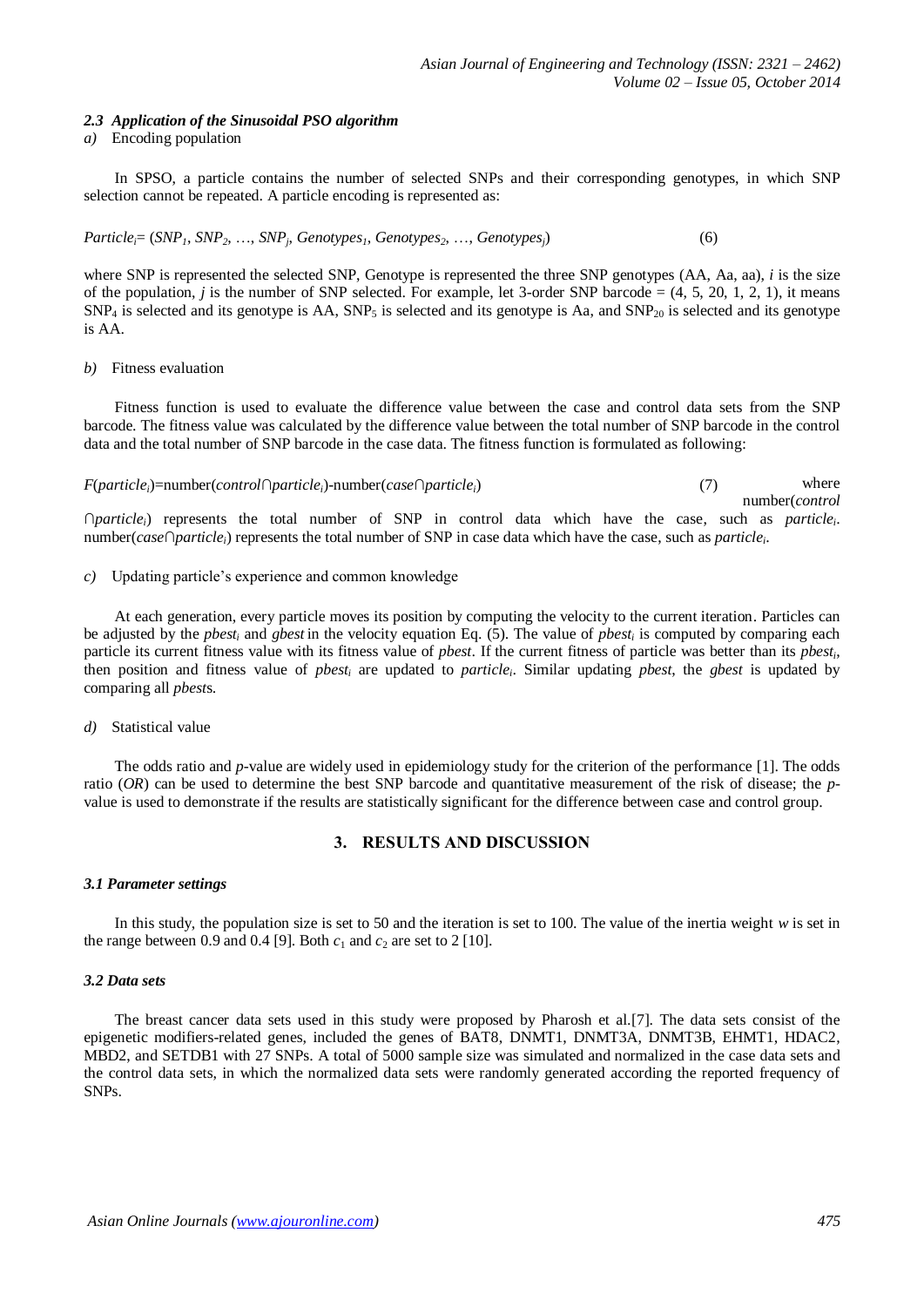## *3.3 Identification of the best SNP barcode model with maximum difference value*

The combinations of 2- to 5-order SNP barcode are shown in Tables 1 and 2. The PSO method and our proposed method (SPSO) were compared on the difference value between the case and control data sets of the predicted SNP barcode. The difference value of the 2-order SNP barcode, SNPs (10, 17) with genotype 2-1, showed 130 by SPSO method, and PSO also provided the same difference value. However, for the 3- to 5-order SNP barcode, SPSO provided better difference value than PSO. The difference value of 3- to 5-order SNP barcodes indicated that SPSO is robust approach to identify SNP barcode in high order interaction.

## *3.4 The odds ratios and its 95% CI analysis of effects of SNP barcode on breast cancer*

The statistical values provided the evidence of the detection results. As shown in Tables 1 and 2, the statistical values (e.g., Odds Ratio (*OR*) and its 95% CI, *p-*value) present the estimation of the specific SNP barcode on the occurrence of breast cancer. If the *OR* value is bigger than 1, it indicates a higher risk association between the SNP barcode and the disease. Compared to both methods, SPSO provided greater *OR* value (1.103-1.823) than that of PSO (1.103-1.097). The results suggest that these genes with the combinations of SNPs and genotypes have the risk to breast cancer. For the analysis of *p*-value, SPSO revealed the good *p-*value (*P* < 0.05) in 2-order to 5-order SNP barcode, but PSO only identified a good *p*-value in 2-order SNP barcode. It indicated SPSO can provide a significant association (SNP barocde) amongst the SNPs.

# *3.5 Discussion*

Detection of multi-SNP barcode association on disease susceptibility is widely used in genome-wide of case-control association studies. The massive computations of SNP barcode analysis remain a challenge, especially for the high-order SNP barcode. In this study, we proposed a novel method, SPSO, to identify the significant association of SNP barcode between case data set and control data set. The SPSO performed an outstanding result on the association detection. According to the statistical values (e.g., Odds Ratio (*OR*), *p-value* and 95% CI) obtained, the results demonstrated that SPSO provided higher reliability and a stronger ability thanPSO. The SPSO can identify the best difference value between case and control data. It also can be applied to detect the multi-SNP barcode amongst the huge quantitative of SNPs involved in GWAS.

| <b>Combined SNP</b> | <b>SNP</b> genotypes | Cases No. | <b>Controls No. Difference</b> |    | Odds<br><b>Ratio</b> | 95% CI          | <i>p</i> -value |
|---------------------|----------------------|-----------|--------------------------------|----|----------------------|-----------------|-----------------|
| SNPs(10,17)         | $2 - 1$              | 1245      | 1156                           | 89 | 1.103                | $1.01 - 1.21$   | 0.004           |
|                     | other                | 3755      | 3844                           |    |                      |                 |                 |
| SNPs(7,11,21)       | $3 - 2 - 1$          | 93        | 57                             | 36 | 1.644                | 1.18-2.29       | 0.004           |
|                     | other                | 4907      | 4943                           |    |                      |                 |                 |
| SNPs(1,7,11,21)     | $1 - 3 - 2 - 1$      | 87        | 53                             | 34 |                      | 1.653 1.17-2.33 | 0.005           |
|                     | other                | 4913      | 4947                           |    |                      |                 |                 |
| SNPs(1,2,7,11,21)   | $1 - 2 - 1 - 1 - 1$  | 49        | 27                             | 22 | 1.823                | 1.14-2.92       | 0.011           |
|                     | other                | 4951      | 4973                           |    |                      |                 |                 |

Table 1. Estimation of the best SNP barcode model on the occurrence of breast cancer as determined by SPSO

Table 2. Estimation of the best SNP barcode model on the occurrence of breast cancer as determined by PSO

| <b>Combined SNP</b> | <b>SNP</b> genotypes | Cases No. | <b>Controls No. Difference</b> |    | Odds<br><b>Ratio</b> | 95% CI             | $p$ -value |
|---------------------|----------------------|-----------|--------------------------------|----|----------------------|--------------------|------------|
| SNPs(10,17)         | $2 - 1$              | 1245      | 1156                           | 89 | 1.103                | 1.01-1.21          | 0.004      |
|                     | other                | 3755      | 3844                           |    |                      |                    |            |
| SNPs(1,10,11)       | $1 - 1 - 2$          | 1096      | 1020                           | 76 | 1.095                | $1.00 - 1.21$      | 0.063      |
|                     | other                | 3904      | 3980                           |    |                      |                    |            |
| SNPs(1,10,11,26)    | $1 - 1 - 2 - 1$      | 824       | 763                            | 61 | 1.096                | 0.98-1.22          | 0.095      |
|                     | other                | 4176      | 4237                           |    |                      |                    |            |
| SNPs(1,10,11,19,26) | $1 - 1 - 2 - 1 - 1$  | 500       | 460                            | 40 | 1.097                | $0.96 -$<br>0.1.25 | 0.186      |
|                     | other                | 4500      | 4540                           |    |                      |                    |            |